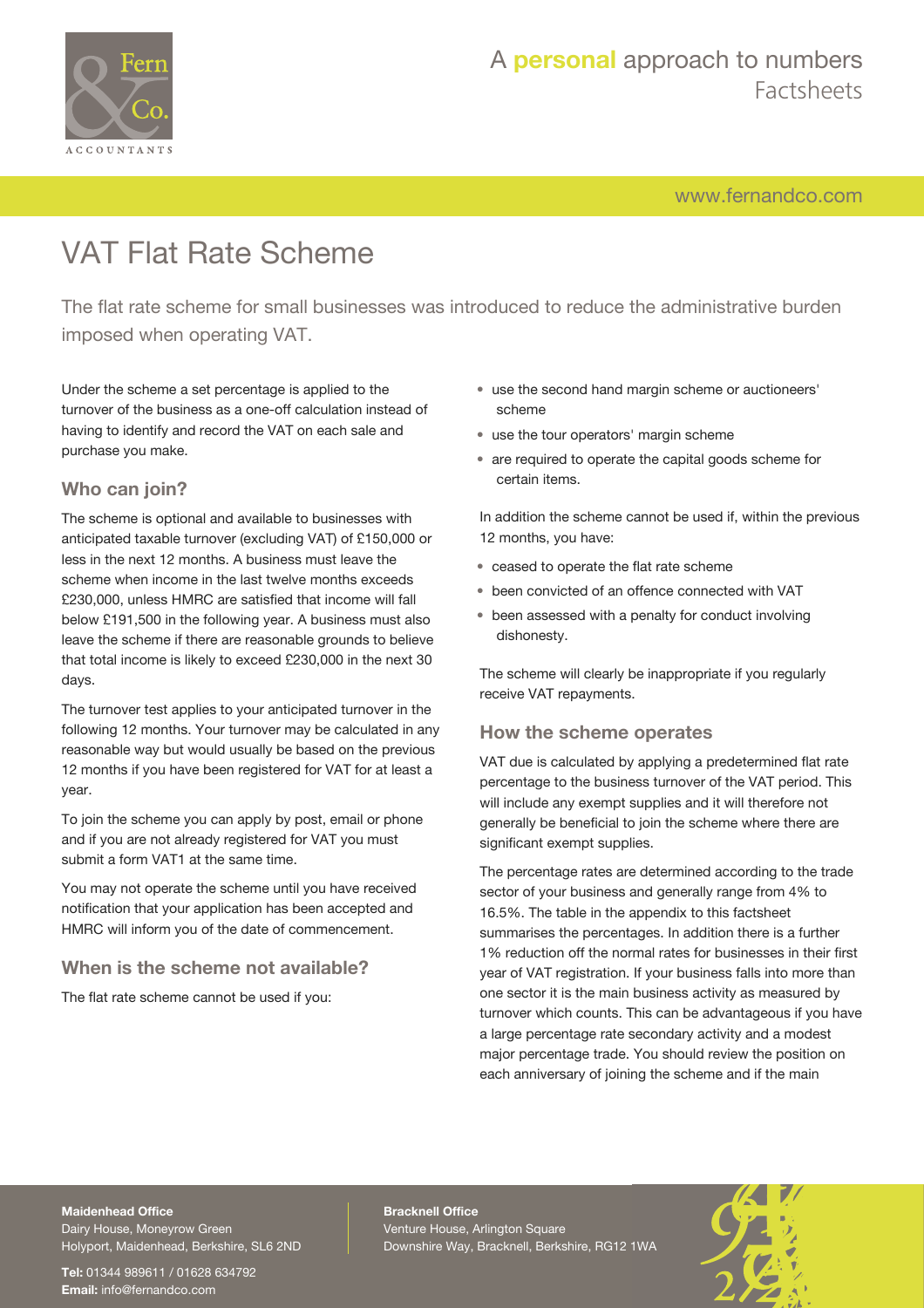

### [www.fernandco.com](http://www.fernandco.com)

business activity changes or you expect it to change during the following year you should use the appropriate rate for that sector.

Although you pay VAT at the flat rate percentage under the scheme you will still be required to prepare invoices to VAT registered customers showing the normal rate of VAT. This is so that they can reclaim input VAT at the appropriate rate.

#### **Example of the calculation**

Cook & Co is a partnership operating a café and renting out a flat. If its results are as follows:

| <b>VAT inclusive turnover:</b>      | £       |
|-------------------------------------|---------|
| Standard rated catering<br>supplies | 70,000  |
| Zero rated takeaway foods           | 5,500   |
| Exempt flat rentals                 | 3,500   |
|                                     |         |
| Total                               | £79,000 |

Flat rate  $12.5\% \times £79,000 = £9,875$ 

Normally £70,000 x 20/120 = £11,667 less input tax

During the period 15 July 2020 to 30 September 2021 this calculation is revised to

Flat rate  $4.5\% \times £79,000 = £3,555$ 

And £70,000 x 5/105 (reduced rate) = £3,333 less input tax

#### **Limited cost trader**

A 16.5% rate applies for businesses with limited costs, such as many labour-only businesses. Businesses using the FRS, or considering joining the scheme, will need to decide if they are a 'limited cost trader'.

A limited cost trader will be defined as one whose VAT inclusive expenditure on goods is either:

- less than 2% of their VAT inclusive turnover in a prescribed accounting period
- greater than 2% of their VAT inclusive turnover but less than £1,000 per annum if the prescribed accounting period is one year (if it is not one year, the figure is the relevant proportion of £1,000).

Goods, for the purposes of this measure, must be used exclusively for the purpose of the business but exclude the following items:

- capital expenditure
- food or drink for consumption by the flat rate business or its employees
- vehicles, vehicle parts and fuel (except where the business is one that carries out transport services - for example a taxi business - and uses its own or a leased vehicle to carry out those services)
- Goods for re-sale, or hiring out, unless selling or hiring is the main business activity
- Goods to be used as promotional items or gifts.

These exclusions are part of the test to prevent traders buying either low value everyday items or one off purchases in order to inflate their costs beyond 2%.

### **Treatment of capital assets**

The purchase of capital assets costing more than £2,000 (including VAT) may be dealt with outside the scheme. You can claim input VAT on such items on your VAT return in the normal way. Where the input VAT is reclaimed you must account for VAT on a subsequent sale of the asset at the normal rate instead of the flat rate.

Items under the capital goods scheme are excluded from the flat rate scheme.

### **Records to keep**

Under the scheme you must keep a record of your flat rate calculation showing:

#### **Maidenhead Office**

Dairy House, Moneyrow Green Holyport, Maidenhead, Berkshire, SL6 2ND

**Tel:** 01344 989611 / 01628 634792 **Email:** [info@fernandco.com](mailto:info@fernandco.com)

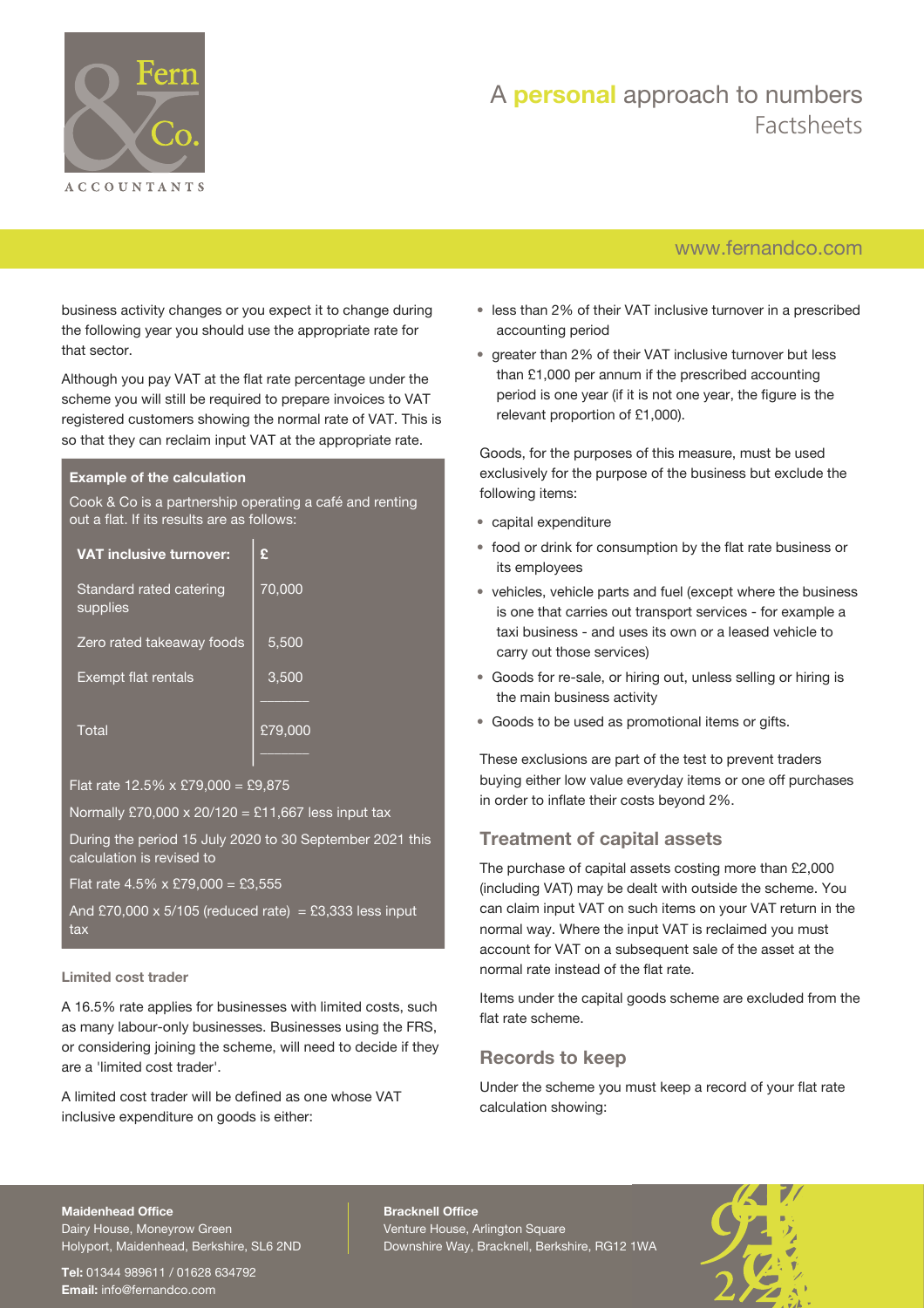

### [www.fernandco.com](http://www.fernandco.com)

- your flat rate turnover
- the flat rate percentage you have used
- the tax calculated as due.

You must still keep a VAT account although if the only VAT to be accounted for is that calculated under the scheme there will only be one entry for each period.

### **Summary**

The scheme is designed to reduce administration although it will only be attractive if it does not result in additional VAT liabilities. The only way to establish whether your business will benefit is to carry out a calculation and comparison of the normal rules and the flat rate rules.

### **How we can help**

We can advise as to whether the flat rate scheme would be beneficial for your business and help you to operate the scheme. Please do not hesitate to contact us.

**Maidenhead Office** Dairy House, Moneyrow Green Holyport, Maidenhead, Berkshire, SL6 2ND

**Tel:** 01344 989611 / 01628 634792 **Email:** [info@fernandco.com](mailto:info@fernandco.com)

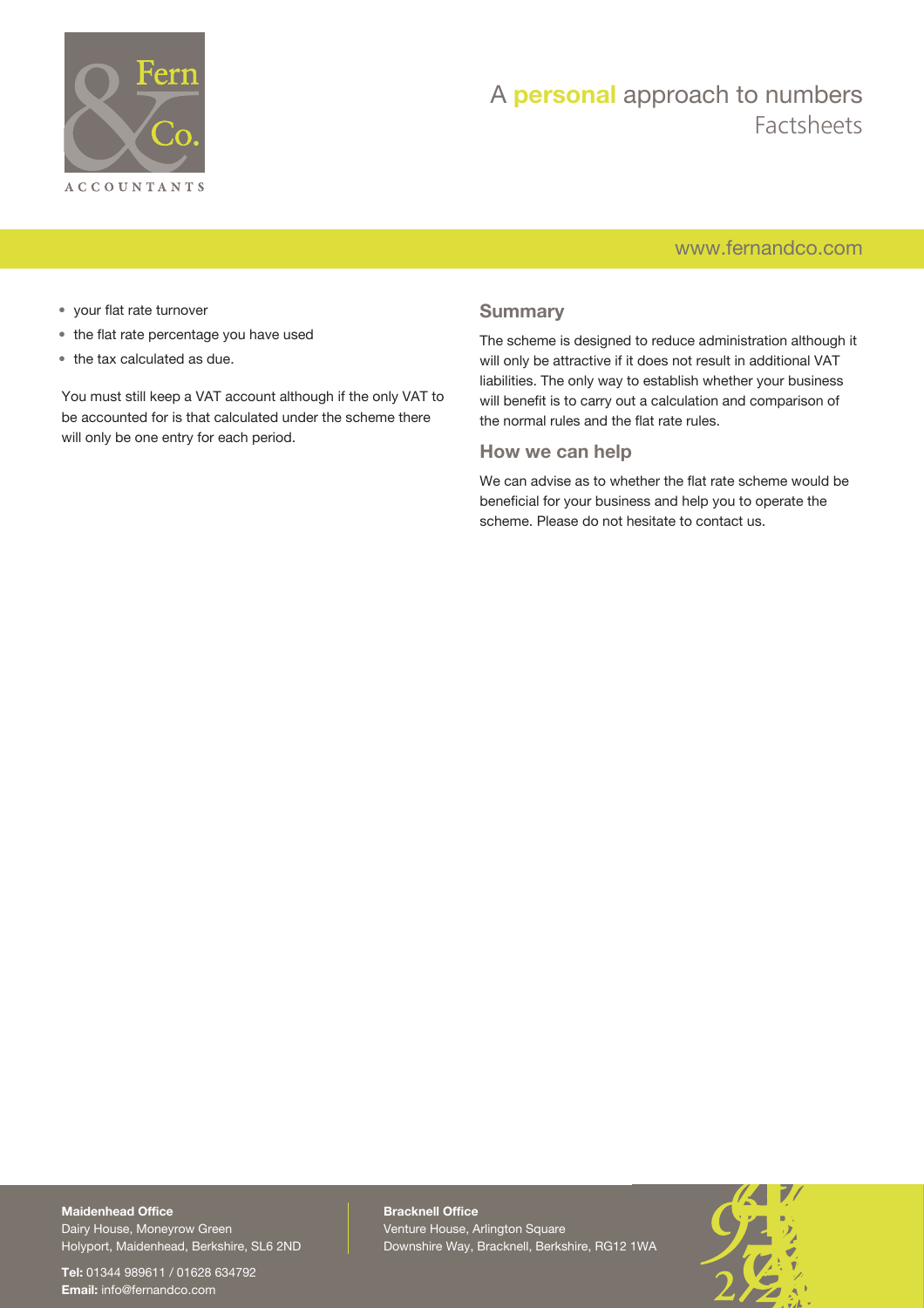

### [www.fernandco.com](http://www.fernandco.com)

### **Appendix: Table of sectors and rates**

| <b>Trade Sector</b>                                                                                       | Appropriate % |
|-----------------------------------------------------------------------------------------------------------|---------------|
| Accountancy or book-<br>keeping                                                                           | 14.5          |
| Advertising                                                                                               | 11            |
| Agricultural services                                                                                     | 11            |
| Any other activity not listed<br>elsewhere                                                                | 12            |
| Architect, civil and<br>structural engineer or<br>surveyor                                                | 14.5          |
| Boarding or care of animals                                                                               | 12            |
| Business services that are<br>not listed elsewhere                                                        | 12            |
| Catering services including<br>restaurants and takeaways<br>before 15 July 2020                           | 12.5          |
| Catering services including<br>restaurants and takeaways<br>between 15 July 2020 and<br>30 September 2021 | 4.5           |
| Catering services including<br>restaurants and takeaways<br>between 1 October 2021 to<br>31 March 2022    | 8.5           |
| Computer and IT<br>consultancy or data<br>processing                                                      | 14.5          |
| Computer repair services                                                                                  | 10.5          |

| Dealing in waste or scrap                                               | 10.5 |
|-------------------------------------------------------------------------|------|
| Entertainment or journalism                                             | 12.5 |
| Estate agency or property<br>management services                        | 12   |
| Farming or agriculture that<br>is not listed elsewhere                  | 6.5  |
| Film, radio, television or<br>video production                          | 13   |
| <b>Financial services</b>                                               | 13.5 |
| Forestry or fishing                                                     | 10.5 |
| General building or<br>construction services*                           | 9.5  |
| Hairdressing or other<br>beauty treatment services                      | 13   |
| Hiring or renting goods                                                 | 9.5  |
| Hotel or accommodation<br>before 15 July 2020                           | 10.5 |
| Hotel or accommodation<br>between 15 July 2020 and<br>30 September 2021 | 0    |
| Hotel or accommodation<br>between 1 October 2021<br>and 31 March 2022   | 5.5  |
| Investigation or security                                               | 12   |
| Labour-only building or<br>construction services*                       | 14.5 |

#### **Maidenhead Office**

Dairy House, Moneyrow Green Holyport, Maidenhead, Berkshire, SL6 2ND

**Tel:** 01344 989611 / 01628 634792 **Email:** [info@fernandco.com](mailto:info@fernandco.com)

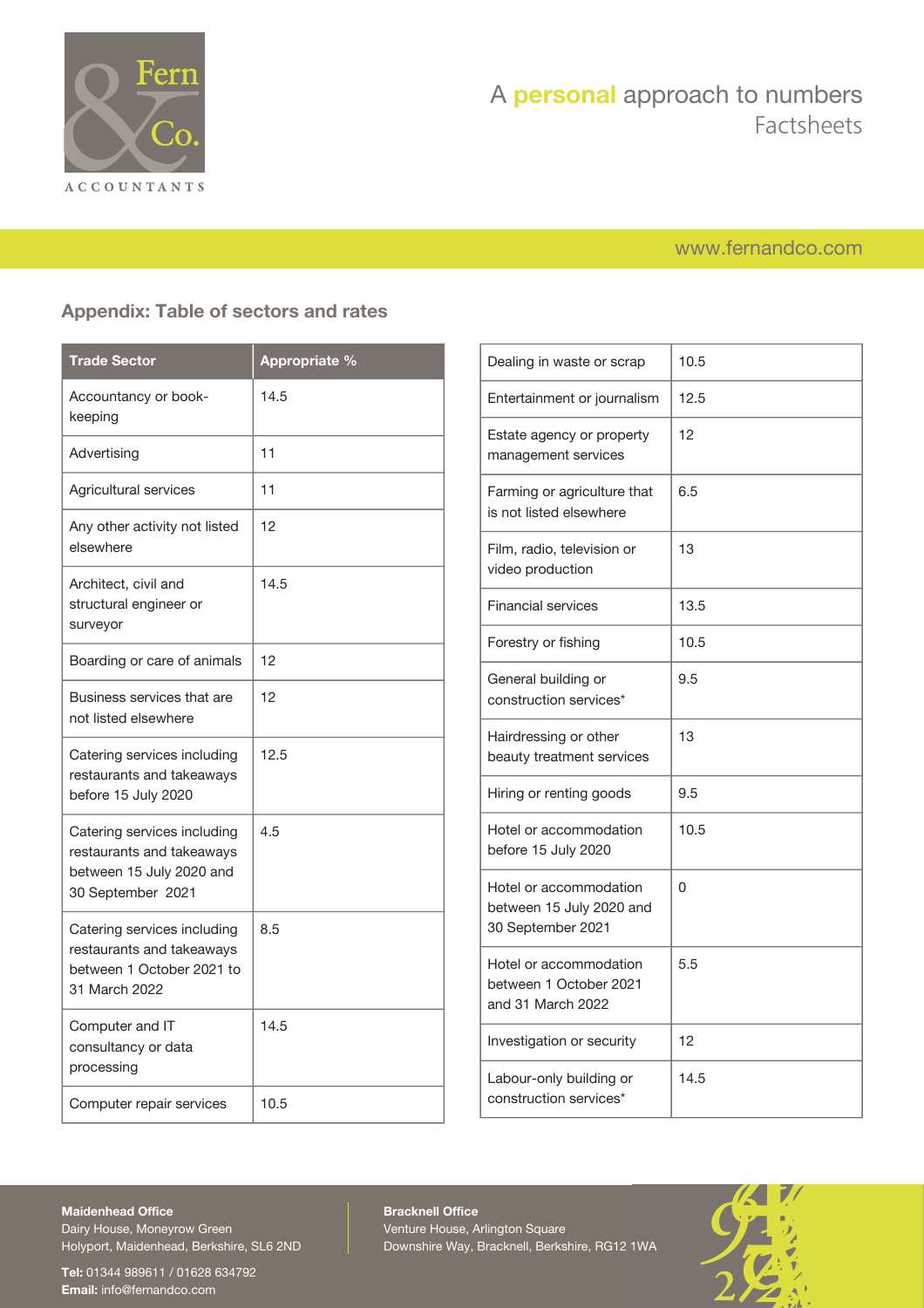

### [www.fernandco.com](http://www.fernandco.com)

| Laundry or dry-cleaning<br>services                    | 12   |
|--------------------------------------------------------|------|
| Lawyer or legal services                               | 14.5 |
| Library, archive, museum or<br>other cultural activity | 9.5  |
| Management consultancy                                 | 14   |
| Manufacturing fabricated<br>metal products             | 10.5 |
| Manufacturing food                                     | 9    |
| Manufacturing that is not<br>listed elsewhere          | 9.5  |
| Manufacturing yarn, textiles<br>or clothing            | 9    |
| Membership organisation                                | 8    |
| Mining or quarrying                                    | 10   |
| Packaging                                              | 9    |
| Photography                                            | 11   |
| Post offices                                           | 5    |
| Printing                                               | 8.5  |
| Publishing                                             | 11   |
| Pubs before 15 July 2020                               | 6.5  |
| Pubs between 15 July 2020<br>and 30 September 2021     | 1    |
| Pubs between 1 October<br>2021 and 31 March 2022       | 4    |

| Real estate activity not<br>listed elsewhere                                       | 14   |
|------------------------------------------------------------------------------------|------|
| Repairing personal or<br>household goods                                           | 10   |
| Repairing vehicles                                                                 | 8.5  |
| Retailing food,<br>confectionery, tobacco,<br>newspapers or children's<br>clothing | 4    |
| Retailing pharmaceuticals,<br>medical goods, cosmetics<br>or toiletries            | 8    |
| Retailing that is not listed<br>elsewhere                                          | 7.5  |
| Retailing vehicles or fuel                                                         | 6.5  |
| Secretarial services                                                               | 13   |
| Social work                                                                        | 11   |
| Sport or recreation                                                                | 8.5  |
| Transport or storage,<br>including couriers, freight,<br>removals and taxis        | 10   |
| Travel agency                                                                      | 10.5 |
| Veterinary medicine                                                                | 11   |
| Wholesaling agricultural<br>products                                               | 8    |
| Wholesaling food                                                                   | 7.5  |
|                                                                                    |      |

### **Maidenhead Office**

Dairy House, Moneyrow Green Holyport, Maidenhead, Berkshire, SL6 2ND

**Tel:** 01344 989611 / 01628 634792 **Email:** [info@fernandco.com](mailto:info@fernandco.com)